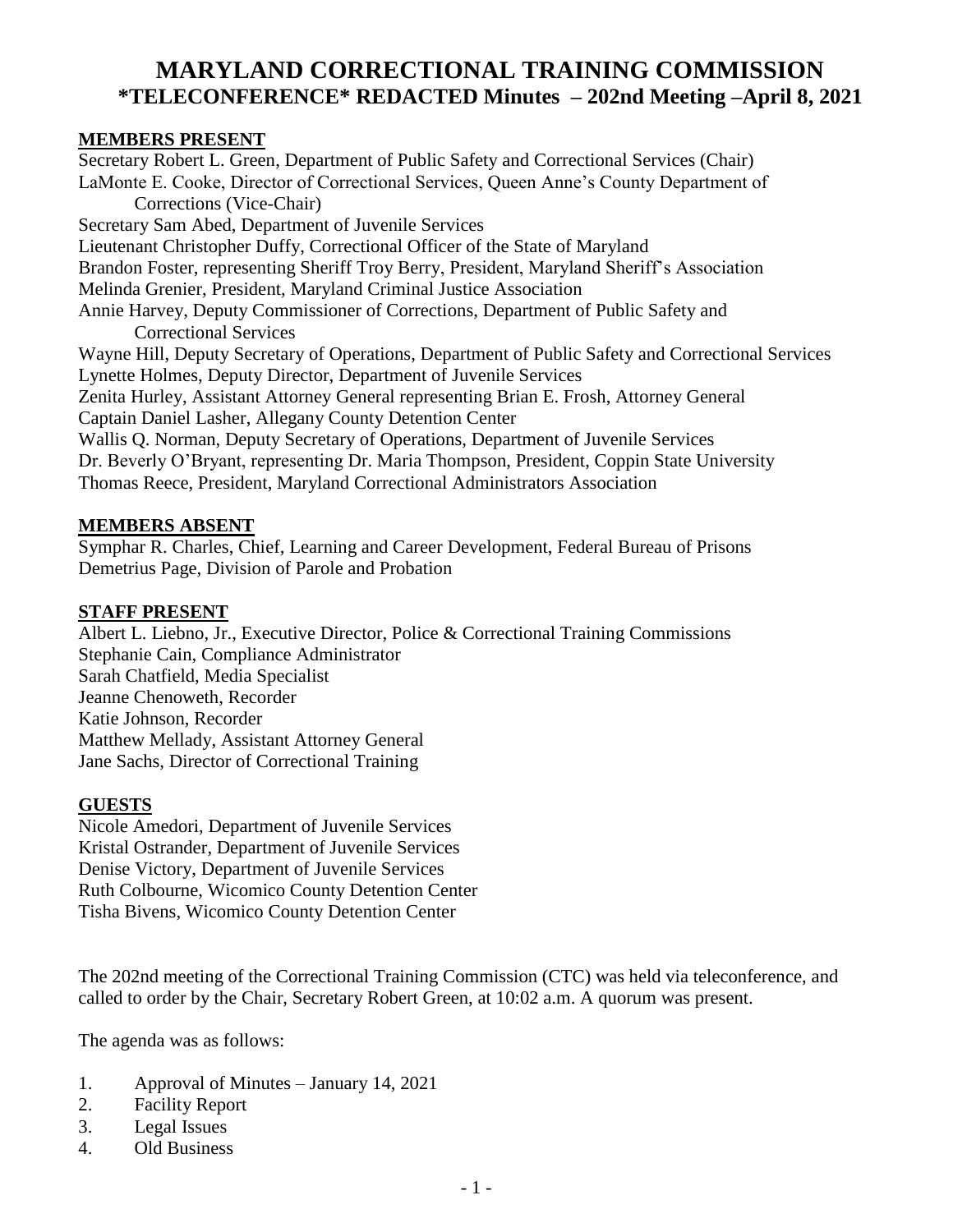- a) Update on Job Task Analysis
- b) Proposed Amendments to Prior Drug Use Standards
- 5. New Business
- 6. Request for Certification

A roll call was taken of all members, staff and guests on the call. Secretary Green congratulated Mr. Wayne Hill on his appointment as Deputy Secretary of Operations for Department of Public Safety and Correctional Services (DPSCS). He also welcomed Ms. Annie Harvey, Acting Commissioner of Corrections for DPSCS.

#### **1. Approval of Minutes – January 14, 2021**

Secretary Green asked the members to review the minutes.

#### **A MOTION to approve the minutes from the January 14, 2021 meeting was made by Captain Daniel Lasher: SECONDED: Mr. LaMonte Cooke. The MOTION carried.**

#### **2. Facility Report**

Mr. Albert Liebno, Executive Director of the MD Police & Correctional Training Commissions (MPCTC), directed members to the report, which reviewed the activities at the Center during the past quarter. He informed the members that MPCTC is looking to purchase virtual reality CPR equipment, as well as additional virtual classroom environment tools. Mr. Liebno mentioned the success of the Women's Leadership seminar held last month. He also said MPCTC staff is coordinating training for classroom management in a virtual environment.

In regards to compliance, Mr. Liebno stated that the Certification unit is working with agencies to reach 100% compliance. He also commented on the success of the Carroll County Sheriff's Office ceremony, which graduated both a police academy and correctional academy on the same day.

Secretary Green commended the PCTC staff for progressive training through the pandemic. He encouraged everyone to continue reimaging training and investing in the appropriate tools. Ms. Lynette Holmes also commended the Department of Juvenile Services (DJS) training personnel for the successful transition to virtual learning.

#### **3. Legal Issues**

Assistant Attorney General Matthew Mellady stated there were no legal issues as this time. Secretary Green noted that any items generated from the legislative session would be addressed at the next meeting.

#### **4. Old Business**

#### **a) Update on Job Task Analysis**

Mr. Liebno stated that the job task analysis was nearing completion. After in-person meetings at the end of this month, the company will turn the lists of tasks into objectives. The document will then be presented to the Commissions for discussion and approval.

Secretary Green inquired as to whether topics such as diversity, equity and inclusion would be included in the objectives. Mr. Liebno confirmed they would be included in both academic and practical exercises, since the parameters measure frequency and criticality of any task. Secretary Green also encouraged the inclusion of basic technology skills, and leadership roles.

Secretary Abed suggested certain objectives be pared down if deemed to require less emphasis. Mr. Liebno stated that the analysis is based on the feedback from the new surveys and contemporary issues, and only uses the prior objectives as a guide and not a building block.